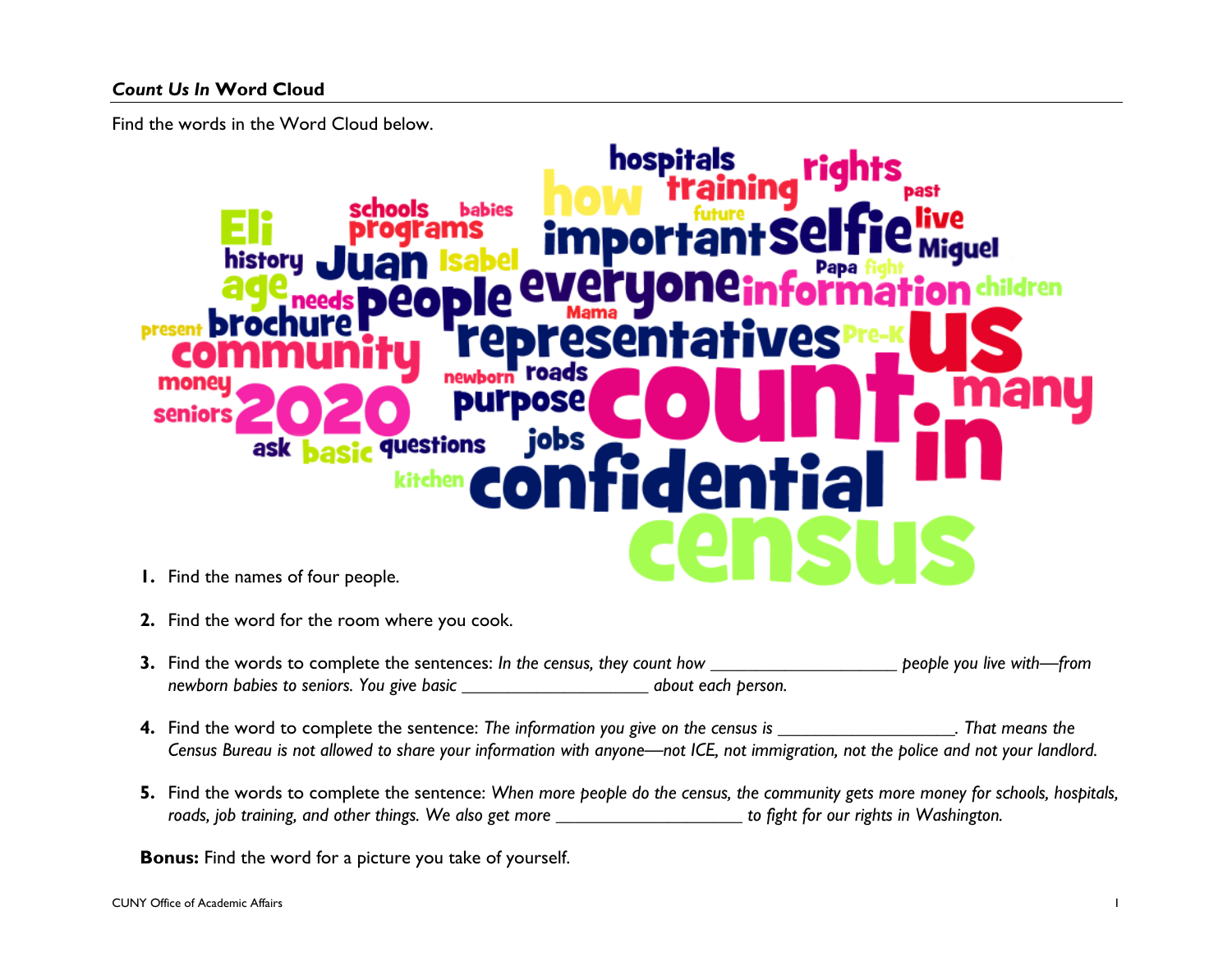#### *Count Us In***: Before You Watch—True/False**

- **A.** What do you know about the census? Before you watch *[Count Us In](https://wespeaknyc.cityofnewyork.us/episodes/count-us-in/)*, do this True/False activity. Write *true* if you think the sentence is **true**. Write *false* if you think the sentence is **false**.
	- **1.** The census asks your age.
	- **2.** The census only asks about the adults in your home.
	- **3.** The Census Bureau is not allowed by law to give your information to anyone—not ICE, not the tax people, not the police, and not even your landlord.
	- **4.** The more people who are counted, the more representatives we get to fight for our rights in Washington, DC. \_\_\_\_\_\_\_\_\_\_\_\_
	- **5.** The census happens every year.

#### **After You Watch**

- **B.** After you watch *Count Us In*, re-read the sentences above. Do you want to change any of your answers? Which sentence did the video not talk about?
- **C.** Read the **[Census Factsheet](http://wespeaknyc.cityofnewyork.us/wp-content/uploads/2020/03/census_agency-factsheet_EN1.pdf)**. Write *at least two facts* about the 2020 Census that you learn from the factsheet that you didn't learn from the video. (Click here: **[Census](http://wespeaknyc.cityofnewyork.us/wp-content/uploads/2020/03/census_agency-factsheet_EN1.pdf) [Factsheet](http://wespeaknyc.cityofnewyork.us/wp-content/uploads/2020/03/census_agency-factsheet_EN1.pdf)**.)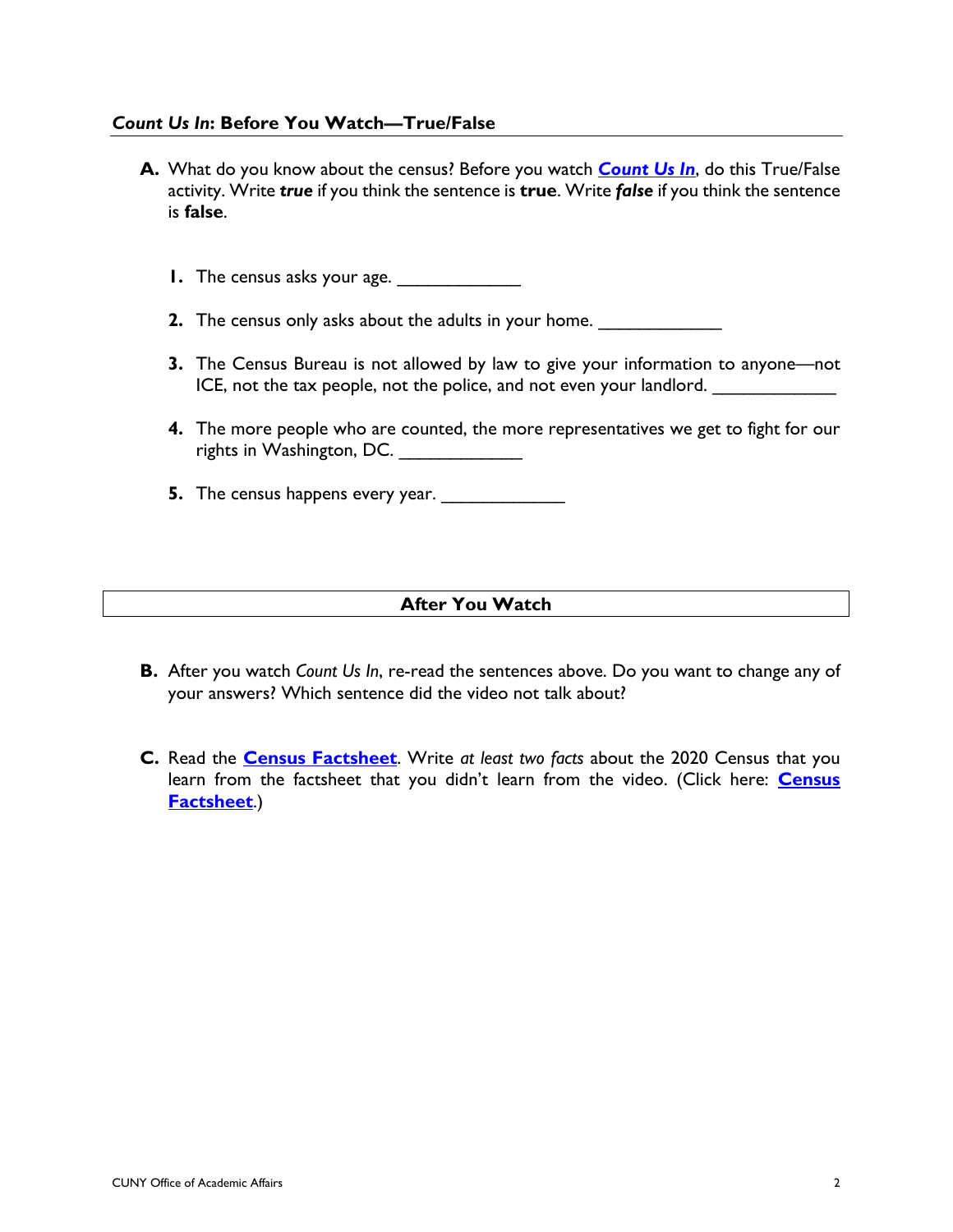## *Count Us In***: Before You Watch—Picture Discussion**

On the following pages are four pictures from *Count Us In.* There are three questions under each picture:

- **1.** What do you see in this picture?
- **2.** What do you think is going on in this picture?
- **3.** What do you see that makes you say that?

Look at the pictures and write some ideas to share with your classmates online. Here are some additional questions to think about:

- **4.** Who do you think is in the picture?
- **5.** Where do you think they are?
- **6.** What do you think happened before the picture?
- **7.** What do you think will happen next?
- **8.** What do you think the person or people in the picture is/are saying?
- **9.** Write 1-3 questions about anything you want to know about the situation in the picture.

The purposes of this activity are to build your vocabulary, make predictions about the videos, and to give reasons for your ideas. You can write your answers, or share your ideas in a group discussion online.

## **After You Watch**

Look at the pictures again. Choose one of the pictures and write a summary of the scene in the picture. Write what the person or people is/are saying in the picture. Share your writing and ideas with your classmates online.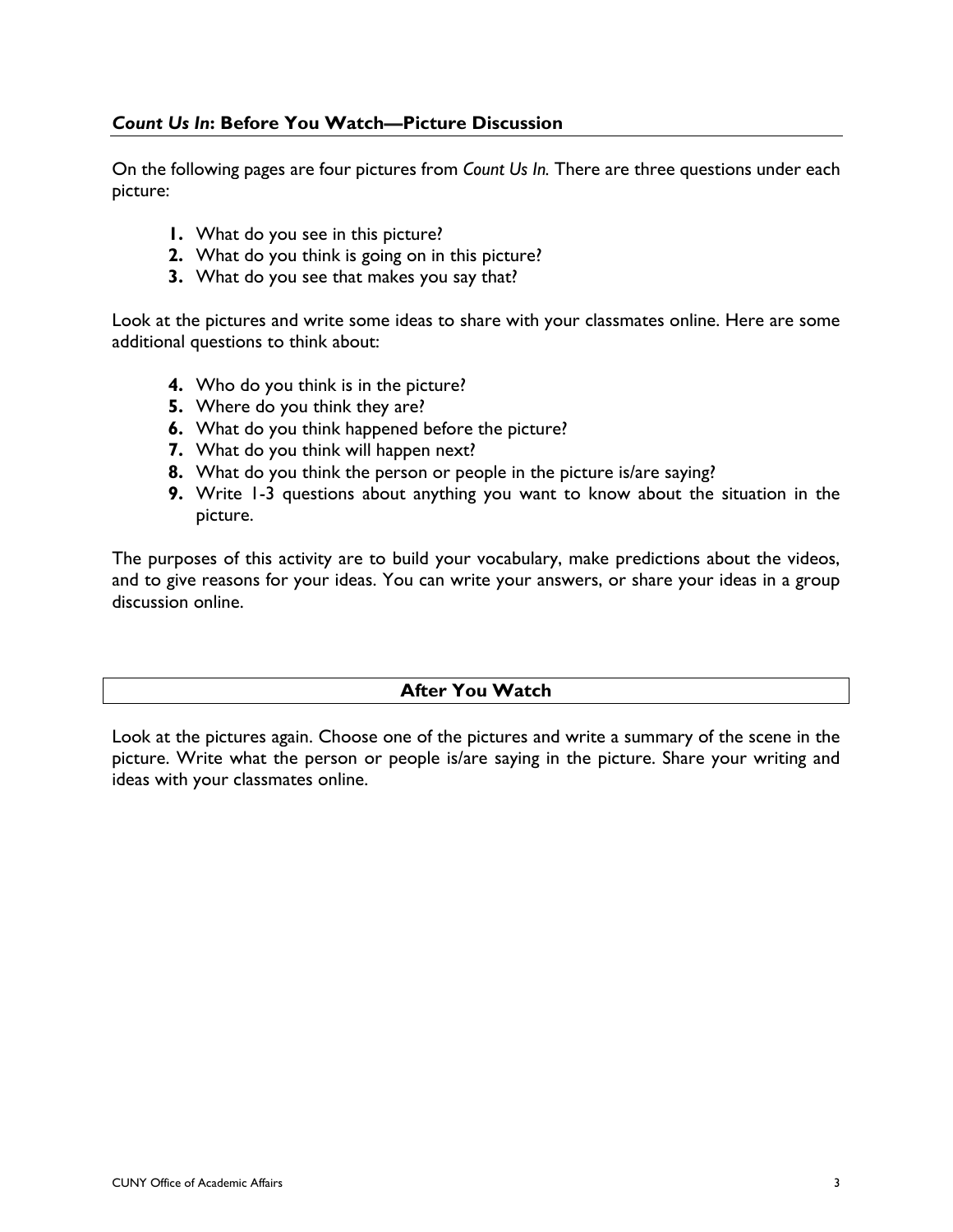# Count Us In • What's Going On?





**What do you see in this picture? What do you think is going on in this picture? What do you see that makes you say that?**

4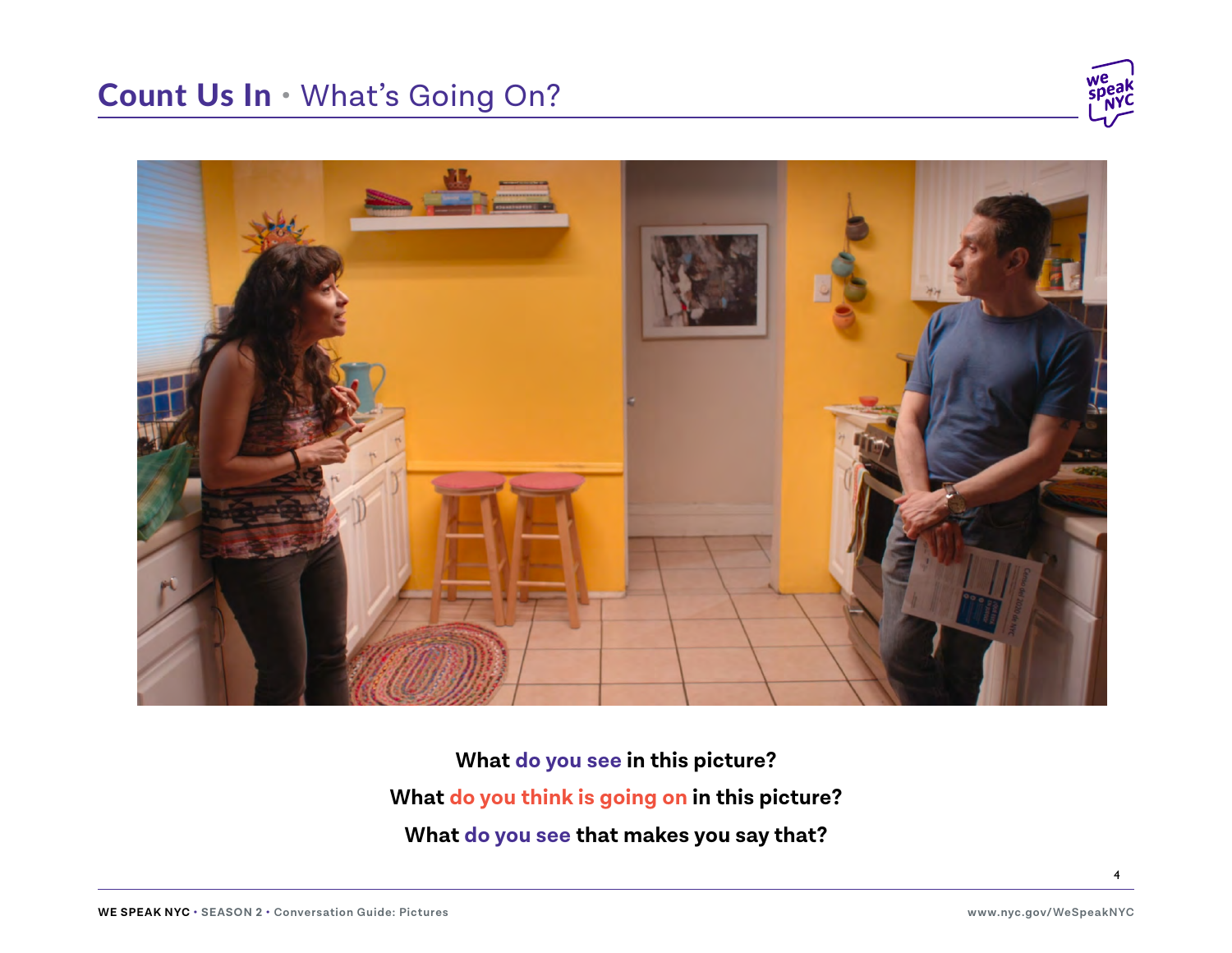# Count Us In • What's Going On?





**What do you see in this picture? What do you think is going on in this picture? What do you see that makes you say that?**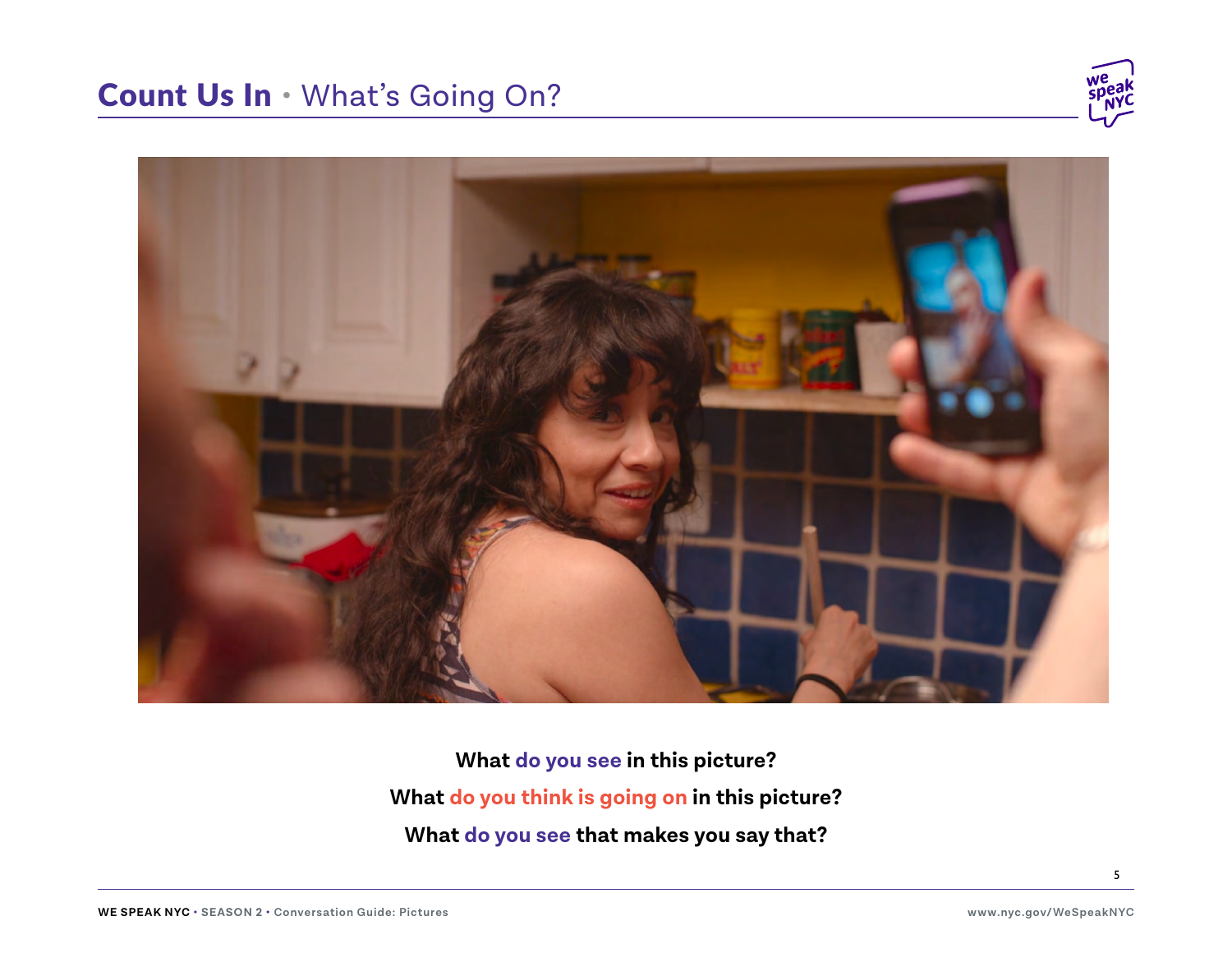



**What do you see in this picture? What do you think is going on in this picture? What do you see that makes you say that?**

6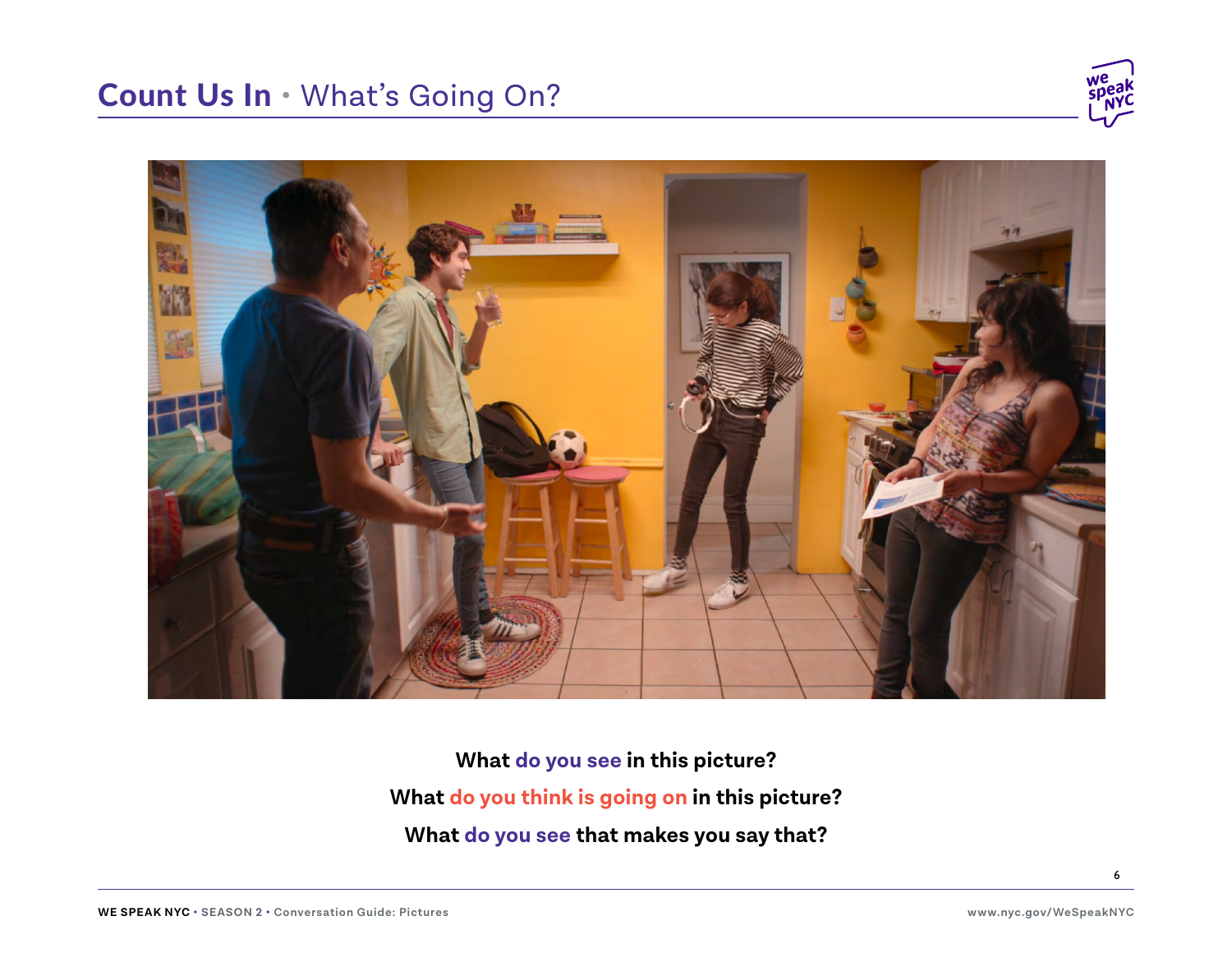



**What do you see in this picture? What do you think is going on in this picture? What do you see that makes you say that?**

7